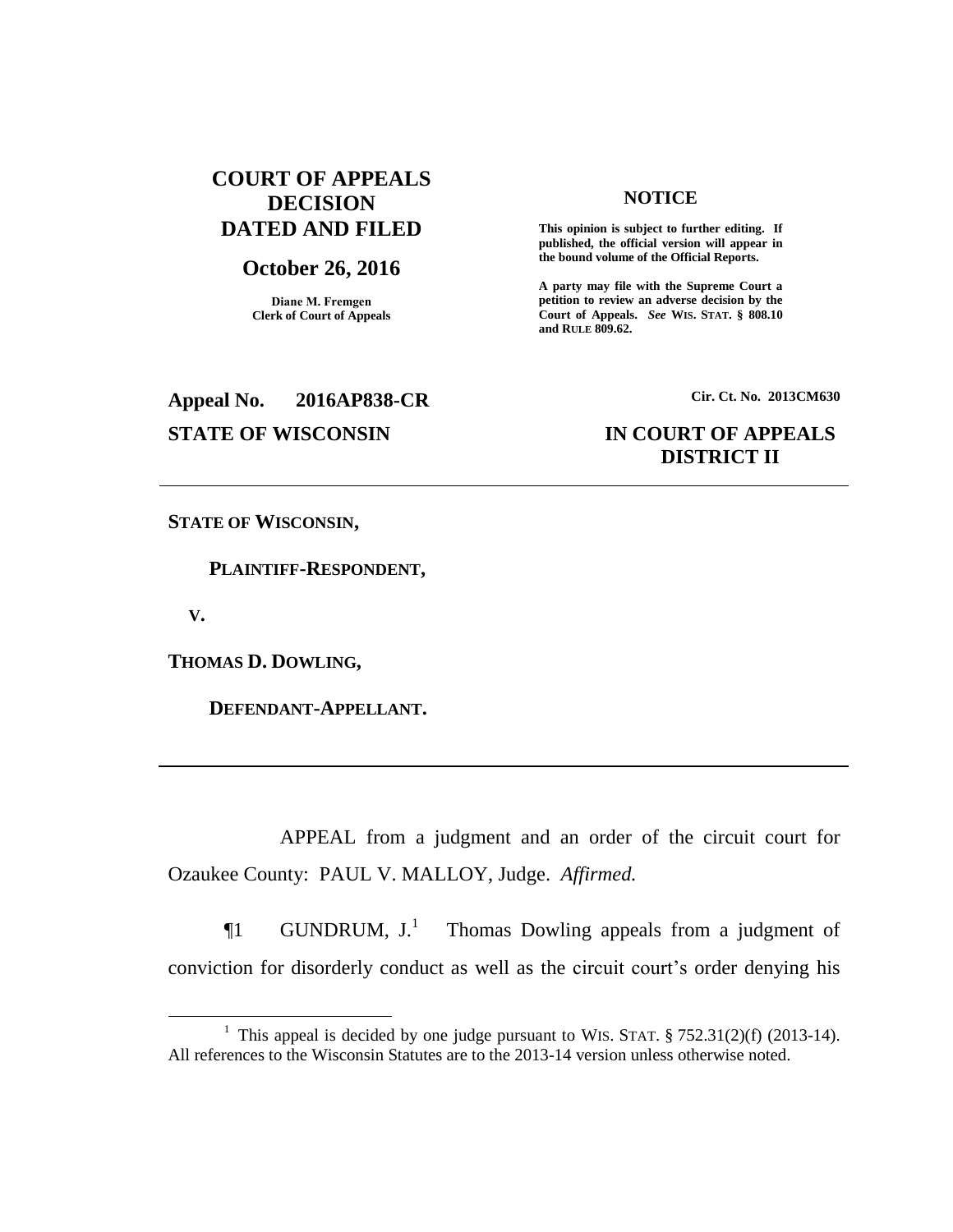postconviction motion. Dowling argued his trial counsel performed ineffectively by failing to seek suppression of evidence based on his withdrawal of his wife's consent for police officers to enter their apartment. We conclude the court did not err, and we affirm.

### *Background*

¶2 The State charged Dowling with disorderly conduct, and he moved to suppress evidence police obtained following their entry into his apartment. He contended the police violated his Fourth Amendment rights by entering without a warrant or other lawful basis. The circuit court held an evidentiary hearing, and after finding that Dowling's wife had consented to the officers' entry, denied the motion to suppress. Dowling was later convicted at a jury trial. He subsequently moved for postconviction relief, arguing his trial counsel performed ineffectively by failing to seek suppression of evidence, either before or during trial, based upon testimony presented at the suppression hearing and trial indicating Dowling asked law enforcement to leave his apartment and the officers did not comply. The court denied the motion and Dowling appeals.

¶3 The following relevant evidence was presented at the suppression hearing and subsequent jury trial.

¶4 At the suppression hearing, Officer Dustin Cline, a Village of Grafton police officer, testified that around 10:30 p.m. on October 29, 2013, he was dispatched to Dowling's apartment pursuant to "a 911 call from a neighbor." The caller had reported to dispatch he/she believed there was family trouble or a domestic disturbance occurring and "specifically told [the police] [he/she] heard slamming doors, yelling and screaming." The caller "specifically requested … a welfare check on the wife to make sure she was okay." Cline and Officer Justin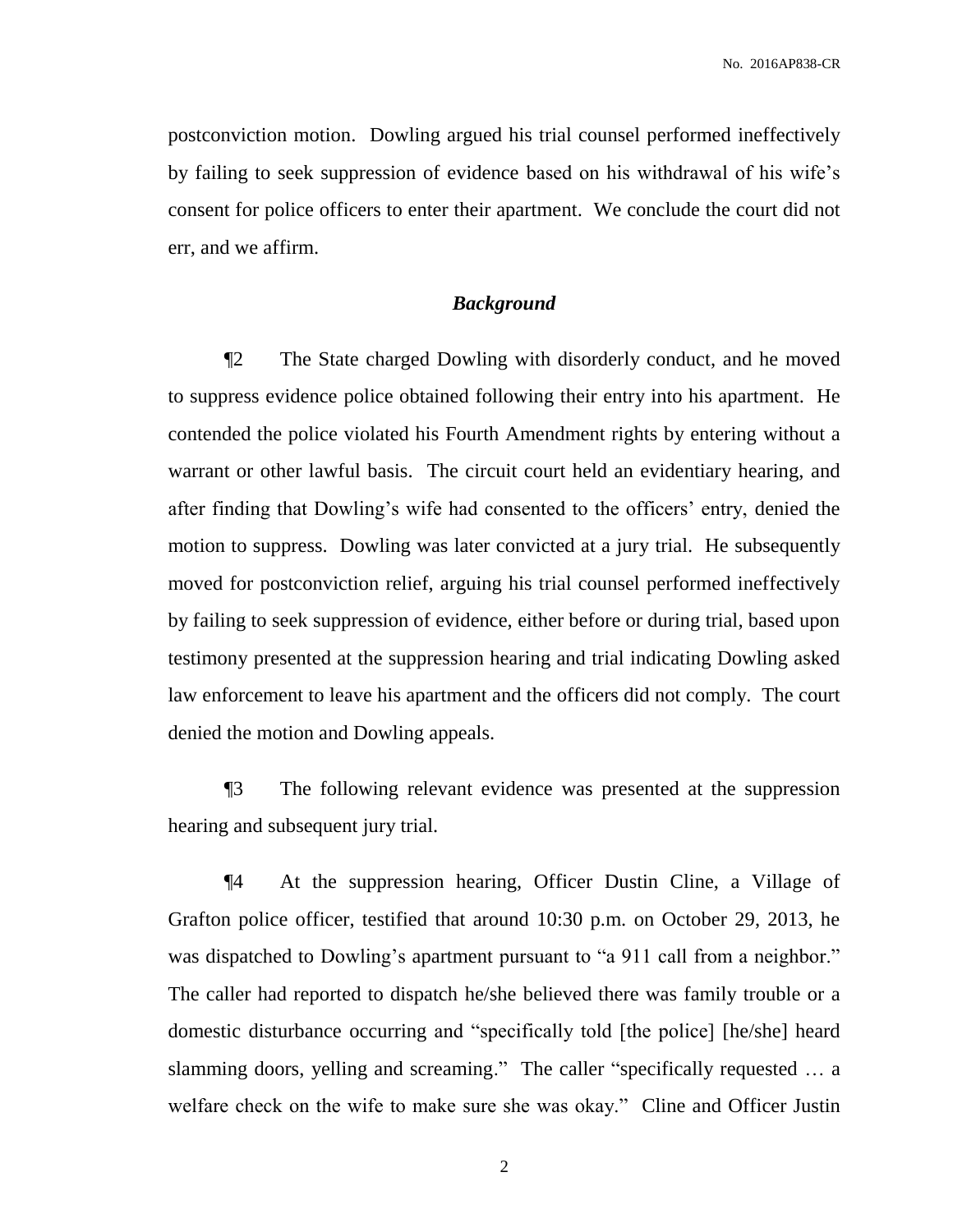Gehm, also of the Grafton Police Department, knocked on Dowling's apartment door and the door was opened by Dowling's wife and a neighbor different than the one who had called 911.

¶5 Cline and Gehm first spoke with this neighbor who told them Dowling had had "too many … Long Islands" and he was at Dowling's apartment "to try to calm [Dowling] down." Dowling's wife also stated Dowling had had "too many Long Islands," and told the officers he was in the back bedroom. Cline believed the wife allowed the officers to enter the apartment but did not recall if such consent was verbal or nonverbal, but believed she did "step[] out of the way and allow[] us in." The officers told the wife they needed to speak with Dowling in order to perform their investigation in part because "we knew that he was the one causing the disturbance that resulted in a 911 call." The wife stated that "at some point" Dowling "was slamming doors and yelling."

¶6 The officers were just "feet" inside the apartment when Dowling came walking down the hallway toward them. It was "immediately apparent" to Cline that Dowling "was intoxicated just based on his poor balance while he was walking. He was stumbling, he was slurring his words, yelling, swearing." Because they had been called there for a domestic incident, the officers "split up" Dowling and his wife, so they could communicate with each without the other one overhearing what was being said. Cline went with the wife, but overheard Dowling tell Gehm and an Officer Patrick Brock, also of the Grafton Police Department, to "leave" some time after they had started talking with Dowling.

¶7 Gehm testified to being dispatched to Dowling's apartment for "a person yelling," asking Dowling's wife if he could enter the apartment, and the wife nodding her head up and down, which he interpreted as consent to enter.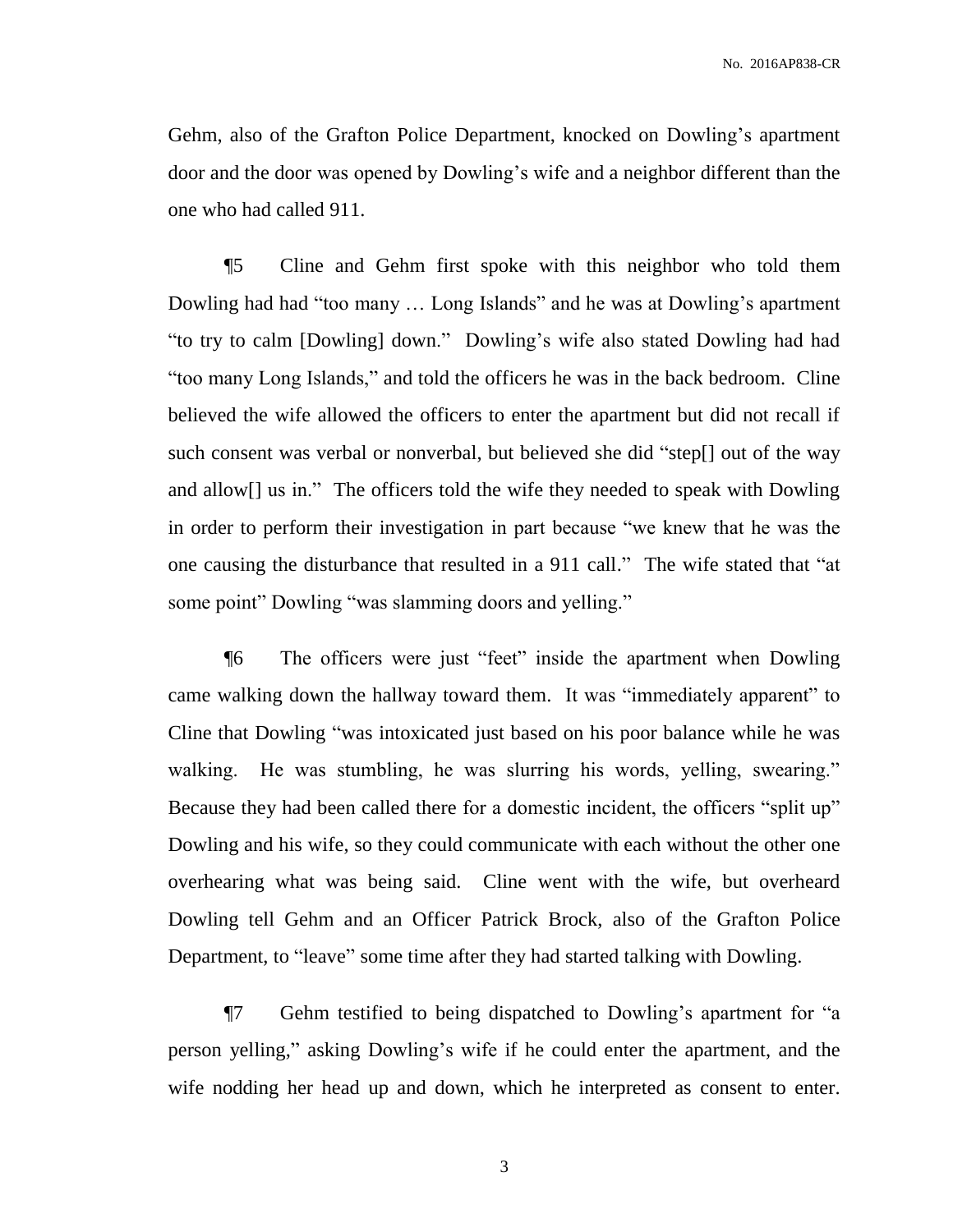Gehm entered the apartment, at which point he called out Dowling's name and Dowling "emerged." Gehm was not far into the apartment before contact was made with Dowling, at which point Dowling became "disorderly" with the police.

¶8 The wife testified on Dowling's behalf at the hearing. On direct examination, she denied nodding her head or otherwise indicating to the officers that they could enter the apartment, and on cross-examination by the State, she answered in the affirmative when asked if there was "any yelling or banging of doors" before Dowling went to lay down in bed.

¶9 The circuit court found that the wife did consent to the officers entering the apartment by nodding in the affirmative when Gehm asked her if they could enter. With that, the court concluded the officers' entry was lawful and denied the suppression motion.

¶10 At the jury trial, Brock testified to receiving a 911 call regarding "an intoxicated person … yelling and slamming doors" in apartment three at 769 North Green Bay Road, Dowling's apartment. Once at the apartment, Brock encountered a neighbor who stated he "was trying to calm [Dowling] down because he had been drinking too much." Brock observed Dowling's wife in the apartment, and confirmed based upon her demeanor, which he described in part as "calm," she "appeared not to be the intoxicated person" who was "yelling and slamming doors." The officers indicated they wanted to talk with Dowling "[t]o find out what had been going on inside the residence" that caused a neighbor concern and led to the 911 call.

¶11 Once inside the apartment, Brock was "met by [Dowling] in the hallway between the kitchen and the back bedrooms." When Brock first observed Dowling, Dowling's demeanor was "agitated" and he was yelling. Brock and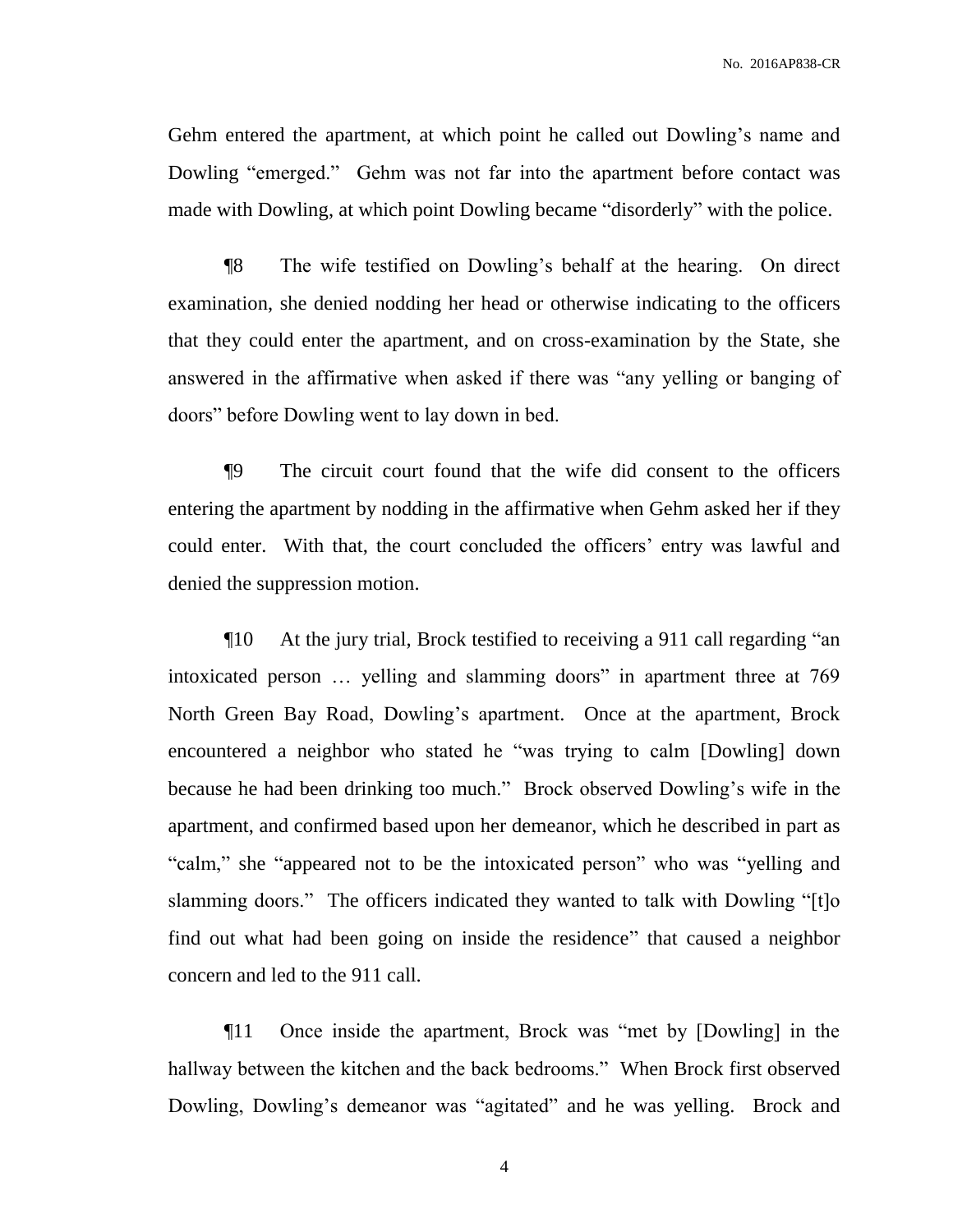Gehm had Dowling "come into the living room [and] sit down." Both officers were telling Dowling to "calm down," but Dowling was yelling "very loudly." Dowling appeared intoxicated, with Brock noticing "a strong odor of intoxicants" and his speech was "very heavily slurred." Dowling continued yelling and was in an "aroused agitated state" during the officers' entire interaction with him. When asked by the State upon redirect examination, "Did you have evidence or facts … when [Dowling] first came out that he was agitated before you got there?" Brock responded, "Just based upon the 911 call saying that the person had been yelling and slamming doors, that [indicated] an agitated person I would say."

¶12 Brock had been to that apartment building before on noise complaints and was aware the walls "are typically thin there." Based on that and Dowling's yelling, Brock believed his yelling could be heard in other apartments. When Dowling refused to calm down, the officers arrested him for disorderly conduct.

¶13 Cline also testified at the trial. He initially learned the following from dispatch:

> [W]e received a 911 call from a tenant in [Dowling's] apartment building in regards to a possible family trouble incident where they said that the male neighbor who lives in Apartment Number 3 was yelling and slamming doors, and they specifically wanted the welfare of the wife that lived there checked on.

At the apartment door, Cline and Gehm encountered a neighbor who stated Dowling had "too many Long Island Iced Teas," was "yelling and out of control," and he (the neighbor) was there to "calm him down and get him to go to bed." The neighbor indicated he was not the neighbor who had called 911. The officers made contact with the wife because "we still weren't sure if the yelling and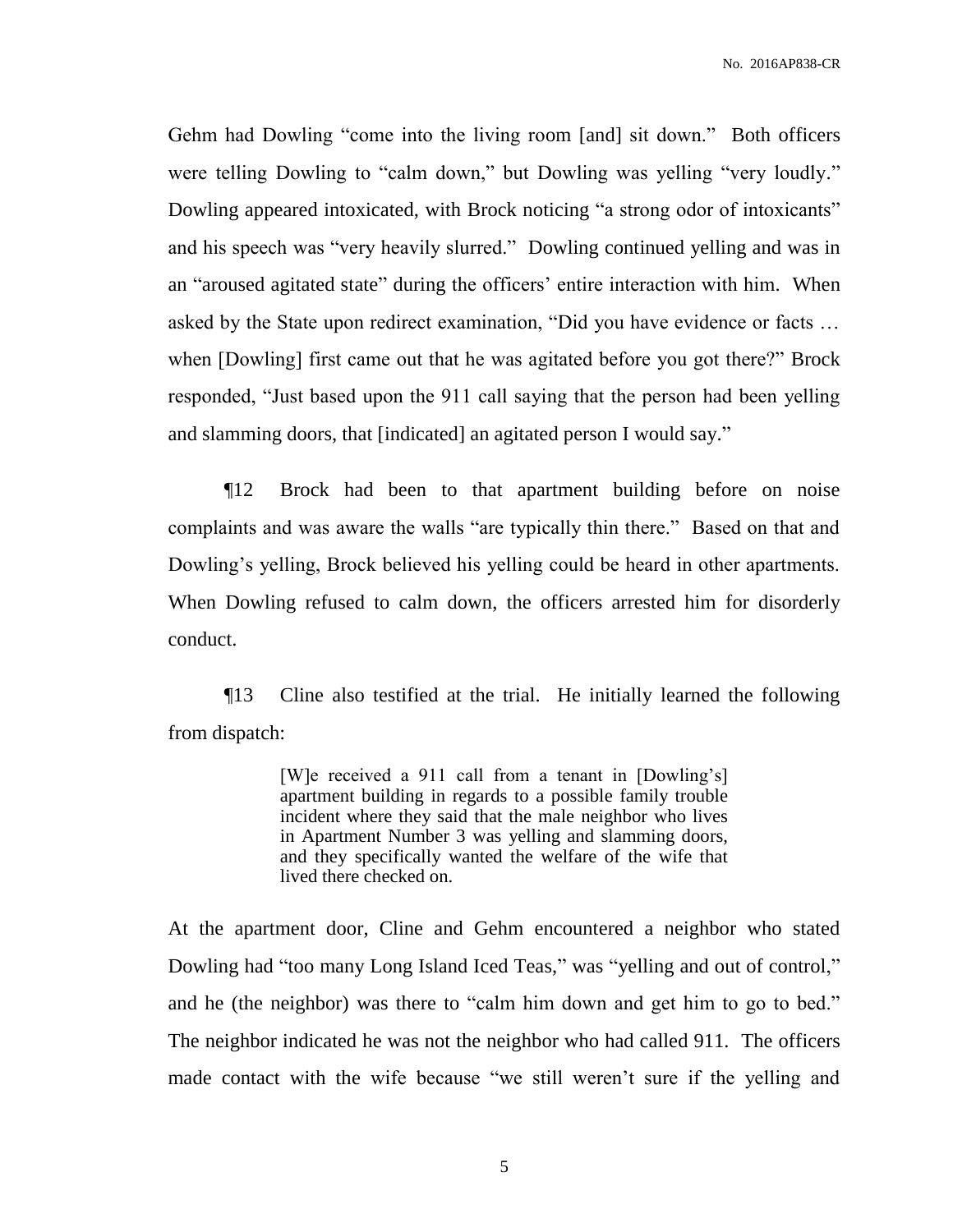slamming of doors was directed at … the wife.… [W]e were there to perform an investigation." The wife was "calm," not agitated or excited, "just talking normally." Cline did not just leave the apartment at that point because

> we're still investigating what's called a family trouble or domestic violence incident. Specifically the neighbor requested that we check on the welfare of the wife. She wasn't the one that was yelling and slamming doors. The neighbor told us it was Mr. Dowling. [The wife] told us it was Mr. Dowling. We had to confirm and make sure there was no domestic violence situation taking place.

¶14 Inside the apartment, Cline observed Dowling walking down the hallway in a "highly intoxicated" state. Cline concluded Dowling was "immediately agitated that we were even there" based upon Dowling's "demeanor, how he spoke. I think he probably told us to leave immediately." Dowling's demeanor did "not at all" alleviate Cline's concerns regarding possible domestic violence, but instead "confirmed the fact that we needed to perform the investigation."

¶15 The officers separated Dowling and his wife within the apartment. Cline spoke with the wife who informed him Dowling "was angry over a situation that happened earlier. He wasn't mad at [the wife], but he was yelling and slamming doors because she just kept reiterating he had too many Long Island Iced Teas, and she said he's not like this when he's not drinking." While talking with the wife, Cline could overhear the encounter between the other officers and Dowling, and he heard Dowling yelling, and the officers telling him to calm down. Cline also heard Dowling tell them to leave. Cline determined the wife was "fine," but testified the officers "were still investigating the yelling and the slamming of doors." Cline indicated Dowling was arrested because of "the totality of everything involved," not just Dowling's interactions with the officers,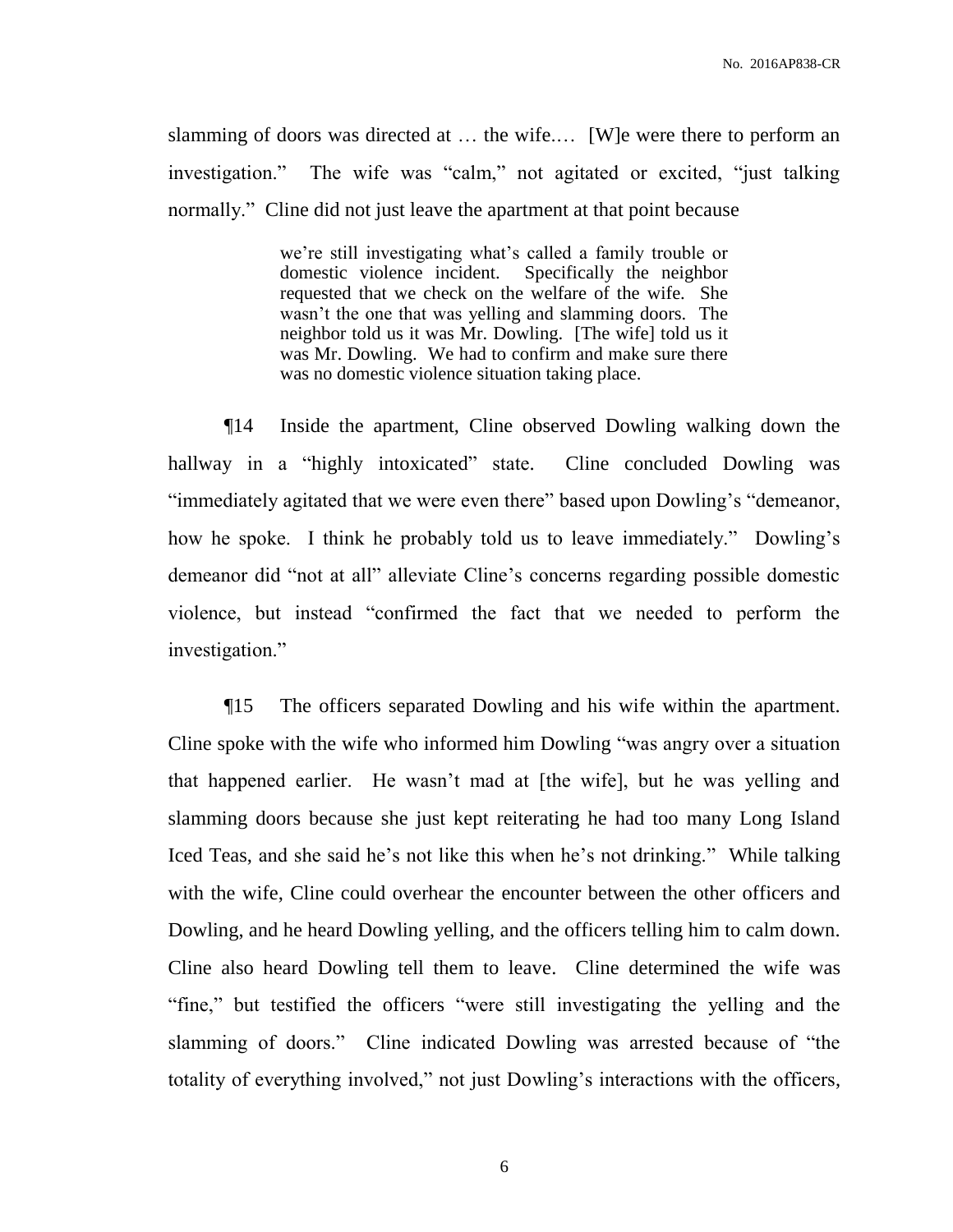No. 2016AP838-CR

and noted, "We received an emergency 911 call from the neighbor." When asked by Dowling's counsel on cross-examination, "So is it your position today that you would have just arrested him anyway?" Cline responded, "We were performing the investigation. His demeanor just sped up the arrest potentially."

¶16 Gehm testified that when he went to Dowling's apartment the wife appeared to be "calm, collected, not crying, not loud, not disruptive, in any fashion," and did not appear to be under the influence of intoxicants. A neighbor at the door with the wife told Gehm he went to Dowling's apartment to try and calm Dowling down because the neighbor had heard some noise.

¶17 As Gehm entered the apartment, he called out for Dowling. A short time later, Dowling began walking down the hallway toward Gehm. Gehm observed "[h]is speech was slurred, and he appeared unsteady on his feet, staggering; and all he said was he had too many Long Island Iced Teas." Dowling did not immediately appear agitated, but became so within a few seconds: "He began to thank us officers and wanted us to leave," but became agitated when they would not leave. At that point, Dowling's voice began to get louder, and he ignored any questions or commands from the officers. Dowling refused the officers' commands "to stop yelling and causing a further disturbance," at which point he was arrested.

¶18 The wife testified that on the night in question Dowling was angry and "a little loud" when they had returned home from a bar. She acknowledged Dowling had been yelling for "[a]bout five minutes," because of an incident at the bar, but she denied Dowling had slammed doors. A neighbor came over to the apartment to try to calm down Dowling, and eventually talked Dowling in to going to sleep. Dowling's wife testified that the "neighbor kept saying the cops are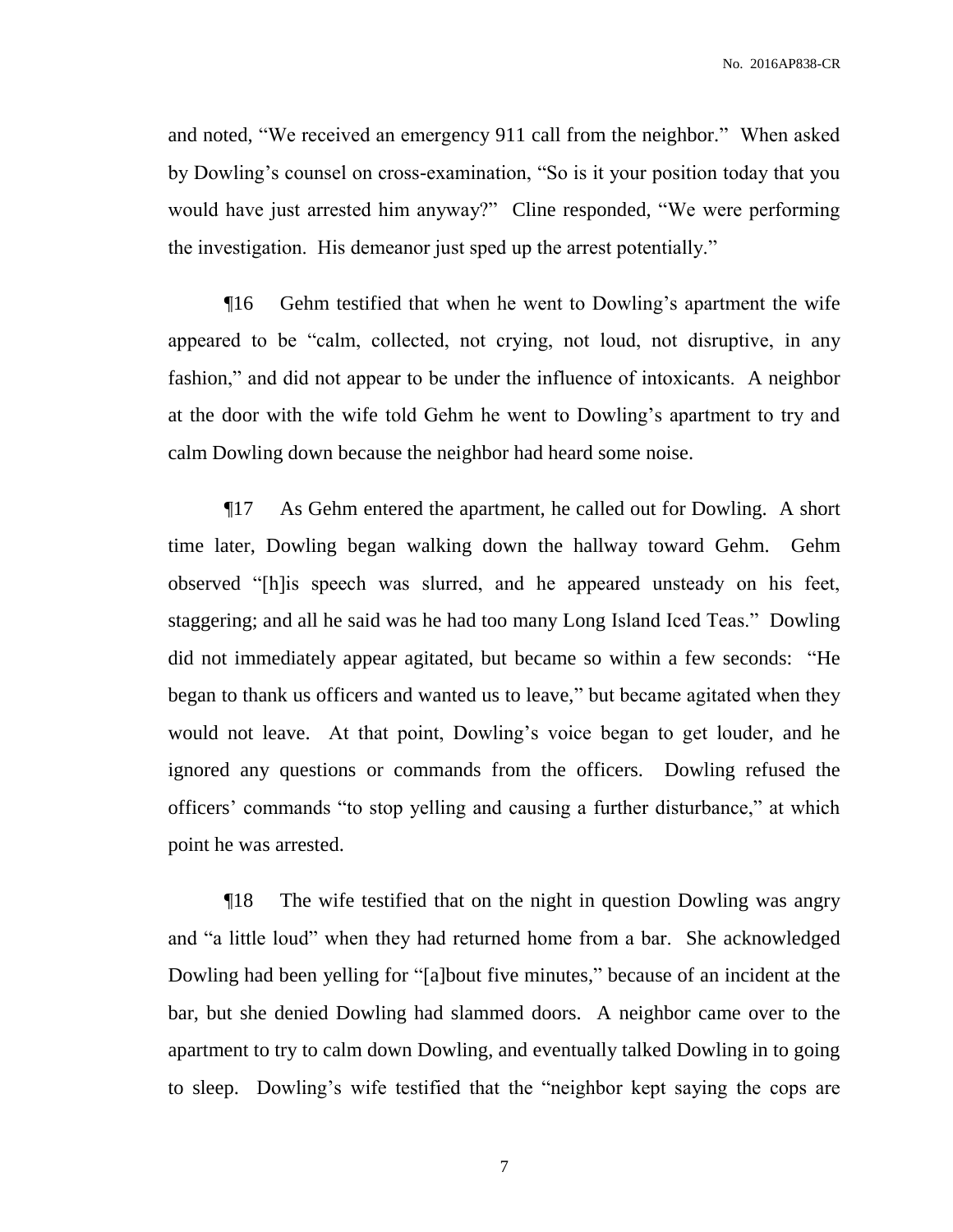No. 2016AP838-CR

going to come. He kept telling [Dowling] that the neighbor [across the hallway] called the cops on" Dowling. Officers knocked on the door to her and Dowling's apartment. She answered the door, and they told her there had been a 911 complaint and asked if they could come inside. She gave no response and they entered the apartment. Dowling got out of bed after hearing the knock at the door. The police asked if they could speak with him, to which inquiry Dowling did not respond. Dowling was "very agitated" by the police presence in the apartment. The wife acknowledged Dowling had been intoxicated and that they had neighbors above them, next to them, and across the hall.

¶19 Dowling also testified in his own defense. He acknowledged he was intoxicated at a bar and became upset in relation to how a bouncer had handled him. He acknowledged he was still upset when he went home and was "yelling" loud enough to disturb two neighbors, one of whom called the police and one of whom came over to his apartment and told Dowling he needed to "quiet down." Dowling eventually went to bed and subsequently heard the police knock on the apartment door. Dowling got up and heard the police speaking with the neighbor and Dowling's wife. An officer asked for permission from the wife to enter the apartment and the wife "didn't even get a chance out of her mouth to say no or yes or whatever." The officers "commandeered" his house and started ordering him to do or not do various things, which Dowling found "very agitating" because it was his home. Dowling asked the officers to leave, but they did not comply. He was eventually taken into custody. He acknowledged he was in a "highly intoxicated state" and made inappropriate comments to the officers after being taken into custody.

¶20 As stated, the jury found Dowling guilty, the court denied his subsequent motion for postconviction relief, and he now appeals.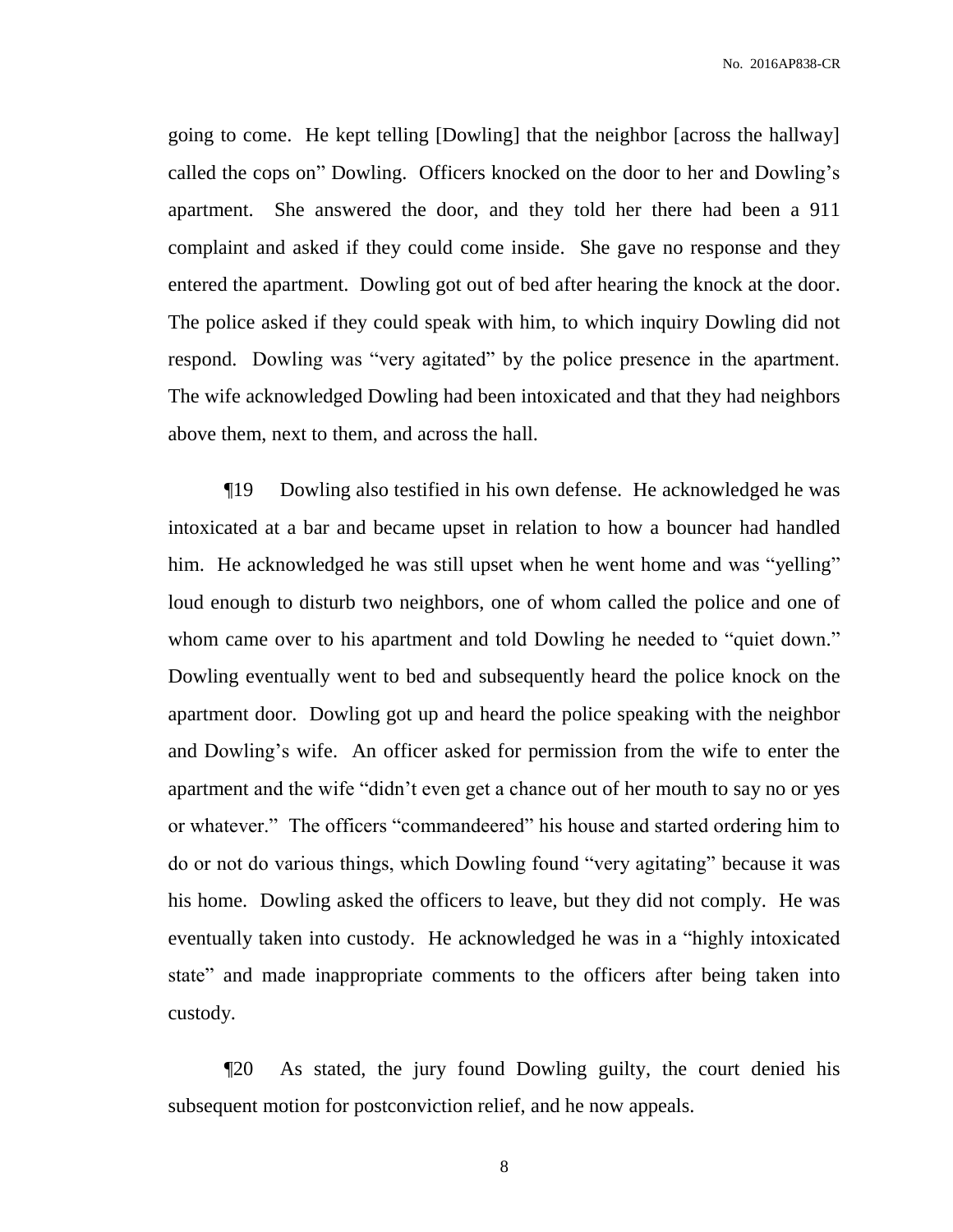### *Discussion*

¶21 At the postconviction hearing, Dowling made it clear through counsel that "we don't dispute in any way the Court's ruling that Ms. Dowling consented to the entry [into the apartment] at the outset of this." Instead, Dowling's postconviction contention is that his trial counsel performed ineffectively in failing to move for suppression of evidence on the basis that police were constitutionally required to depart his apartment as soon as he clearly indicated to them that he wanted them to leave, even though his wife had initially granted them permission to enter. We conclude trial counsel did not perform ineffectively in failing to move for suppression on this basis.

¶22 To succeed on a claim of ineffective assistance of counsel, a defendant must show that counsel's performance was deficient and the deficiency prejudiced him/her. *See State v. Erickson*, 227 Wis. 2d 758, 768, 596 N.W.2d 749 (1999). If the defendant fails to prove one prong, we need not address the other. *See Strickland v. Washington*, 466 U.S. 668, 697 (1984).

¶23 To prove deficient performance, a defendant must show that counsel's acts or omissions were "outside the wide range of professionally competent assistance," *see id.* at 690, and were "errors so serious that counsel was not functioning as the 'counsel' guaranteed the defendant by the Sixth Amendment," *see State v. Maloney*, 2005 WI 74, ¶24, 281 Wis. 2d 595, 698 N.W.2d 583. The defendant must overcome a strong presumption he/she received adequate assistance and counsel acted reasonably within professional norms. *See State v. Johnson*, 153 Wis. 2d 121, 127, 449 N.W.2d 845 (1990); *see also State v. Domke*, 2011 WI 95, ¶36, 337 Wis. 2d 268, 805 N.W.2d 364; *State v. Kimbrough*, 2001 WI App 138, ¶¶31-35, 246 Wis. 2d 648, 630 N.W.2d 752. Significant to this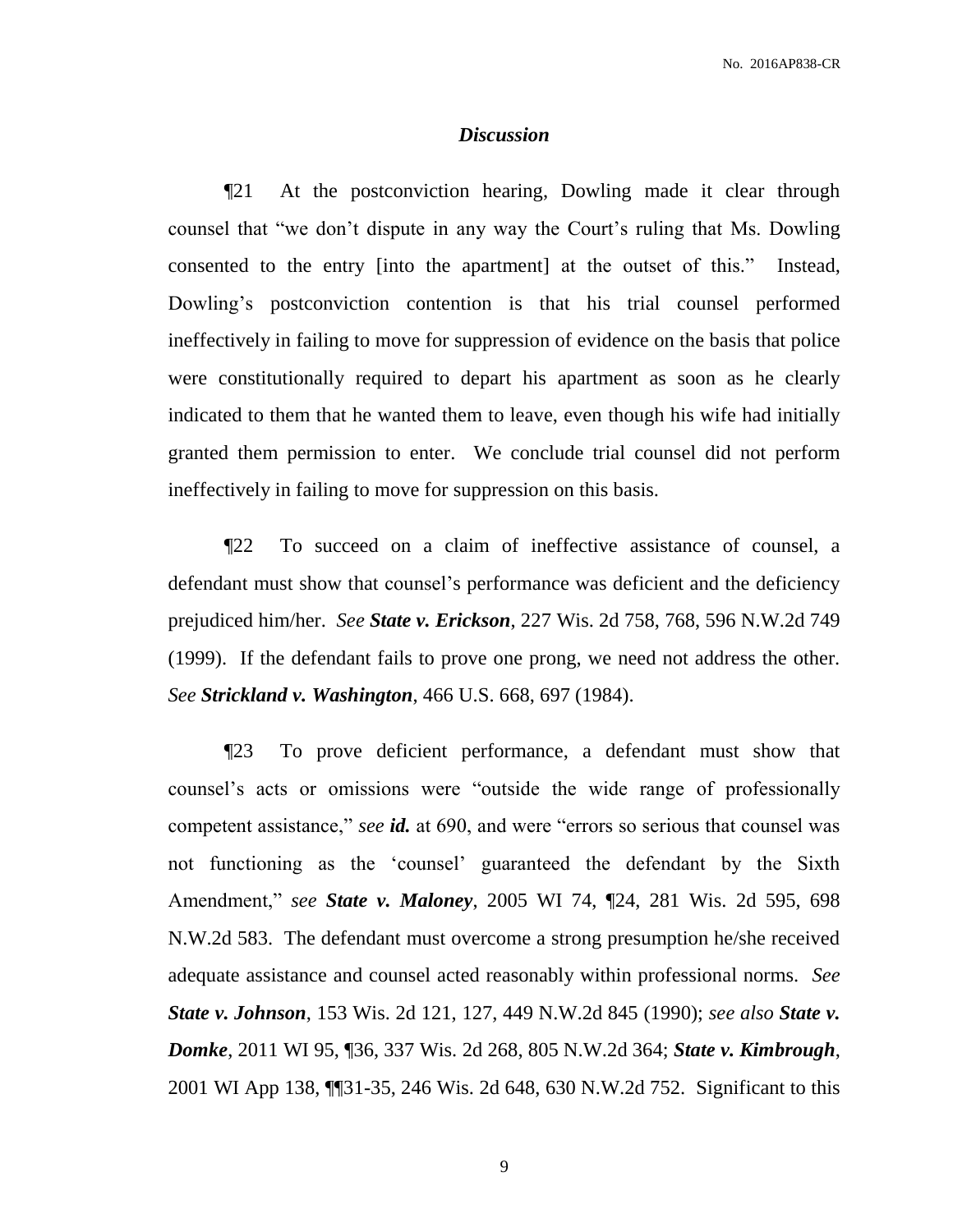No. 2016AP838-CR

case, counsel does not perform deficiently in failing to object and "argue a point of law that is unclear." *State v. Thayer*, 2001 WI App 51, ¶14, 241 Wis. 2d 417, 626 N.W.2d 811. To prove prejudice, a defendant must show the alleged errors of counsel were "of such magnitude that there is a reasonable probability that, absent the error[s], 'the result of the proceeding would have been different.'" *Erickson*, 227 Wis. 2d at 769 (quoting *Strickland*, 466 U.S. at 694).

¶24 Both deficient performance and prejudice present mixed questions of fact and law. *State v. Jeannie M.P.*, 2005 WI App 183, ¶6, 286 Wis. 2d 721, 703 N.W.2d 694. We uphold the circuit court's factual findings unless clearly erroneous, *State v. Thiel*, 2003 WI 111, ¶21, 264 Wis. 2d 571, 665 N.W.2d 305, but whether counsel's performance was deficient or prejudicial is a question of law we review de novo, *Jeannie M.P.*, 286 Wis. 2d 721, ¶6.

¶25 Dowling asserts trial counsel performed ineffectively in failing to move to suppress evidence on the grounds discussed above because he believes he would have prevailed on such a motion based upon the United States Supreme Court's decision in *Georgia v. Randolph*, 547 U.S. 103 (2006). We conclude the facts of this case vary too significantly from those in *Randolph* for us to hold that trial counsel performed deficiently in failing to bring such a suppression motion.<sup>2</sup>

¶26 We assume, without deciding, that Dowling clearly indicated to the officers that they should leave the apartment. Even though most of the facts

 $\overline{a}$ 

 $2^2$  Indeed, we also conclude that such a motion likely would not have succeeded, but because we conclude trial counsel was not deficient in failing to make such a motion, we need not fully analyze whether there would have been a reasonable probability of a different result if trial counsel had brought such a motion. *See State v. Maloney*, 2005 WI 74, ¶14, 281 Wis. 2d 595, 698 N.W.2d 583 ("We need not address both [deficiency and prejudice] if the defendant makes an insufficient showing on one.").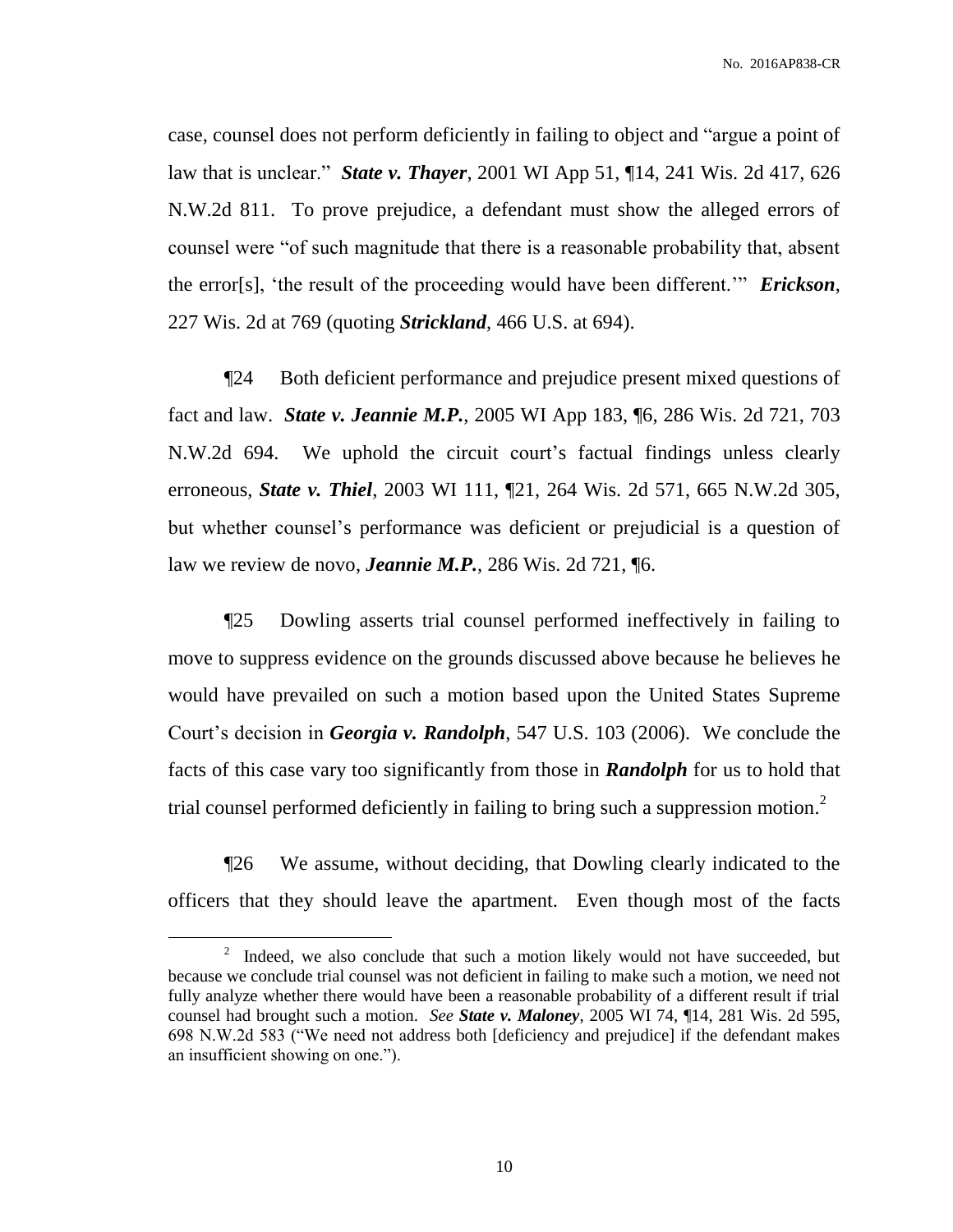indicate Dowling acted in a disorderly manner in the officers' presence *prior* to telling the officers they should leave, we nonetheless assume, again without deciding, that Dowling told them to leave before he began acting disorderly in their presence.

¶27 Because this appeal comes to us under the rubric of ineffective assistance of counsel, we ultimately need not decide whether the police were legally required to immediately depart the apartment upon Dowling telling them to leave, although we seriously doubt they were so required in light of the fact Dowling's wife had consented to their entry and they already had probable cause that Dowling had committed the crime of disorderly conduct—for yelling loudly enough for one neighbor to call the police and another to come over to try to calm Dowling down. And, based on the testimony, it appears it was not more than a matter of moments after the officers entered the apartment before Dowling began his second bout of disorderly conduct, this time in the officers' presence. We need not decide the underlying question of the lawfulness of the officers' continued presence in the apartment because the more narrow question before us is whether trial counsel acted unreasonably in failing to move to suppress evidence in light of **Randolph.** Because of the significant distinctions between the facts of this case and *Randolph*, trial counsel did not perform deficiently in failing to bring a suppression motion based upon that case.

¶28 In *Randolph*, the Supreme Court held that where two occupants of a residence, in that case Randolph and his estranged wife, are present at the residence and one consents to a search of the premises and the other contemporaneously refuses to allow the search, the Fourth Amendment rights of the refusing occupant prevail and the search is unlawful if it proceeds absent other legal justification. *Id.* at 120. In that case, however, the officers entered and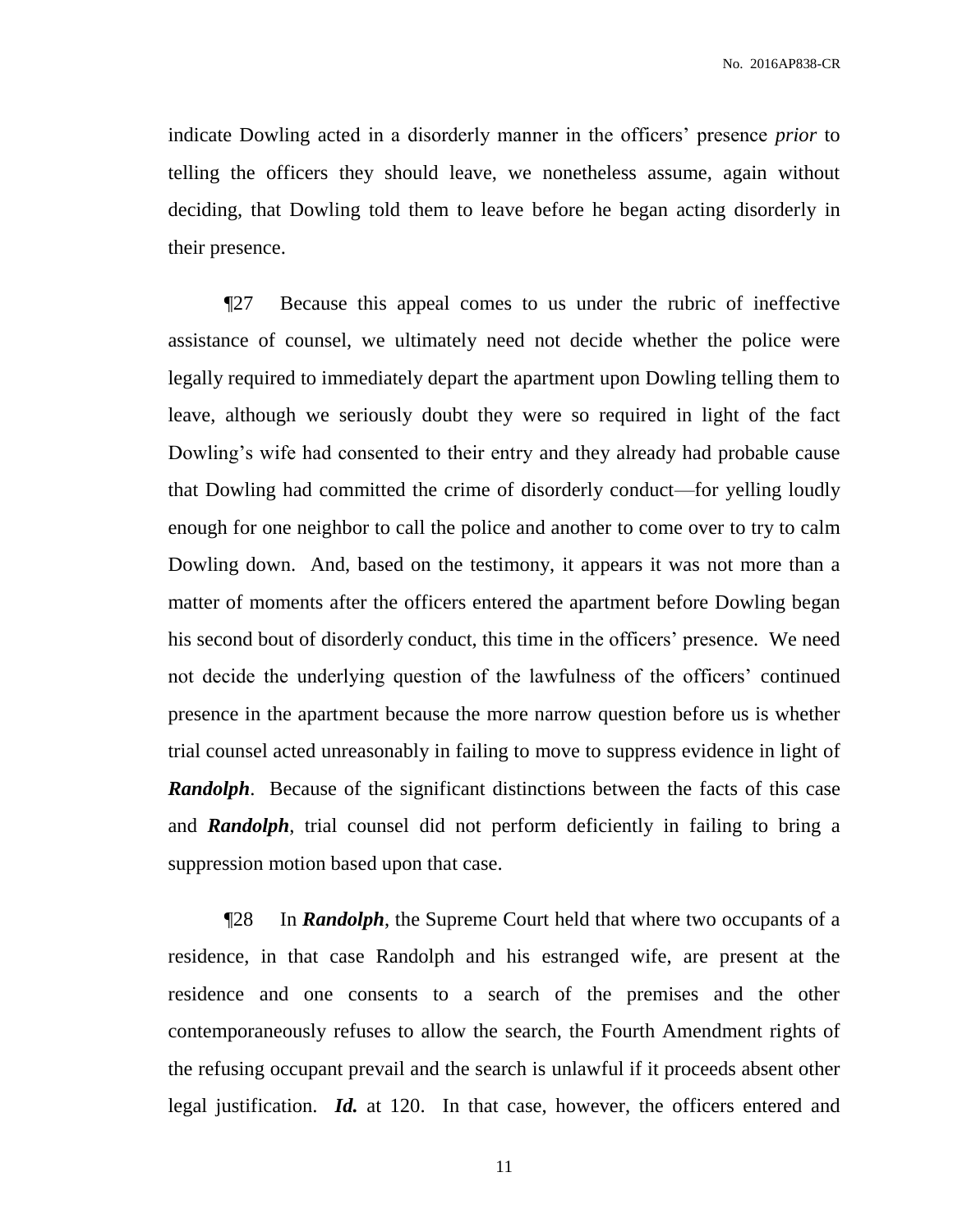*searched* the residence, whereas in this case, the officers entered the apartment just barely beyond its threshold. While one officer did call out Dowling's name, in an apparent hope that Dowling would produce himself, as he did, there is no indication in the record that any of the officers searched the apartment for him or any other evidence. Thus, the police "intrusion" in this case was less significant than in *Randolph*. *Id.* at 112, 118 (noting the legal distinction between an occupant authorizing police to "cross[] the threshold into that part of the house where any caller, such as a pollster or salesman, might well be admitted" and "authoriz[ing] anyone to rummage through" a bedroom in the house, and also noting the distinction between "when the police may enter without committing a trespass, and when the police may enter to search for evidence").

¶29 In addition, even in light of *Randolph*, the police entry into and initial presence in the apartment in this case was lawful because the wife's grant of consent for their entry was not accompanied by any contemporaneous objection from Dowling. *See id.* at 121 (drawing a "line" by stating "*if* a potential defendant with self-interest in objecting *is in fact at the door* and objects, the co-tenant's permission does not suffice for a reasonable search, *whereas* the potential objector, nearby but not invited to take part in the *threshold* colloquoy, loses out." (emphasis added)). Thus, it is unclear that *Randolph* required the officers to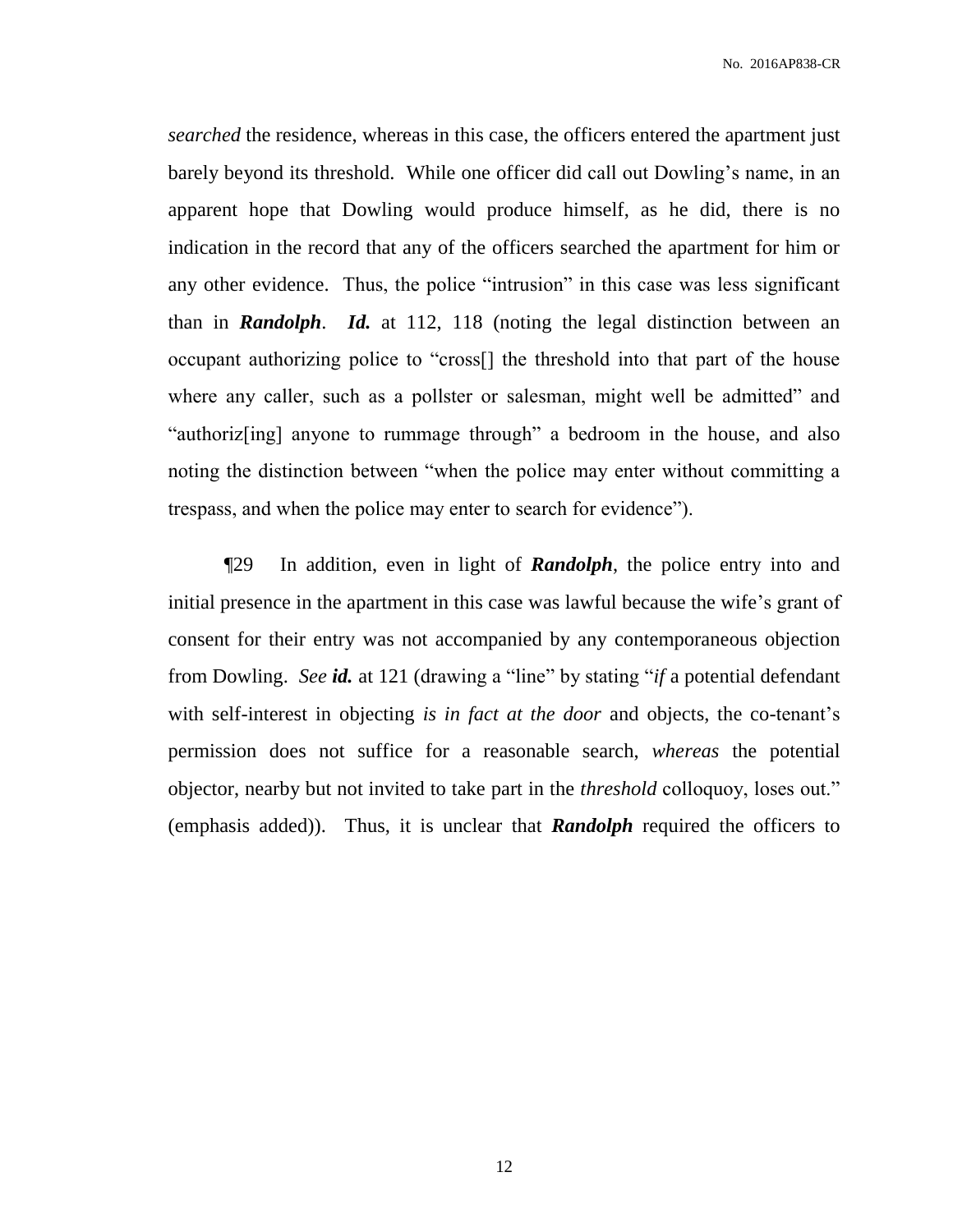immediately depart the apartment once Dowling objected to their presence, even if they had not already had probable cause to arrest him for disorderly conduct.<sup>3</sup>

¶30 Which leads us to the most significant distinction between this case and *Randolph*. In this case, the officers had probable cause to arrest Dowling for disorderly conduct prior to any request he may have made for them to leave. There is no dispute throughout any of the testimony at either the suppression hearing or at trial, including Dowling's own testimony, that Dowling had been yelling sufficiently loud and for a sufficient length of time that one neighbor called the police and another neighbor came over to Dowling's apartment to try to calm him down. WISCONSIN STAT. § 947.01 provides: "**Disorderly Conduct. (1)** Whoever, in a public or private place, engages in violent, abusive, indecent, profane, boisterous, *unreasonably loud* or otherwise disorderly conduct under circumstances in which the conduct tends to cause or provoke a disturbance is guilty of a Class B misdemeanor." (Emphasis added.) The testimony indisputably demonstrated that by the time Dowling asked the police to leave the apartment, the police had probable cause that Dowling was the "male" in apartment three who had been yelling, and had been doing so in an unreasonably loud manner.

 $\overline{a}$ 

<sup>3</sup> Dowling addresses this inside-the-threshold distinction between *Randolph* and the present case by citing to our supreme court's decision in *State v. Wantland*, 2014 WI 58, 355 Wis. 2d 135, 848 N.W.2d 810. *Wantland* involved a passenger who asked, "Got a warrant for that?" when an officer who was performing a vehicle search pursuant to the driver's earlier consent began to open a briefcase. *Id.*, ¶¶9, 12. Our supreme court concluded the search of the briefcase was lawful because the passenger's words and conduct did not unequivocally indicate a withdrawal of consent with regard to the briefcase. *Id.*, ¶44. *Wantland* in no way affects our analysis because, as indicated, in the present case we assume without deciding both that Dowling clearly indicated to the officers that they should leave the apartment and that he did so prior to acting in a disorderly manner in their presence. *See supra* ¶27.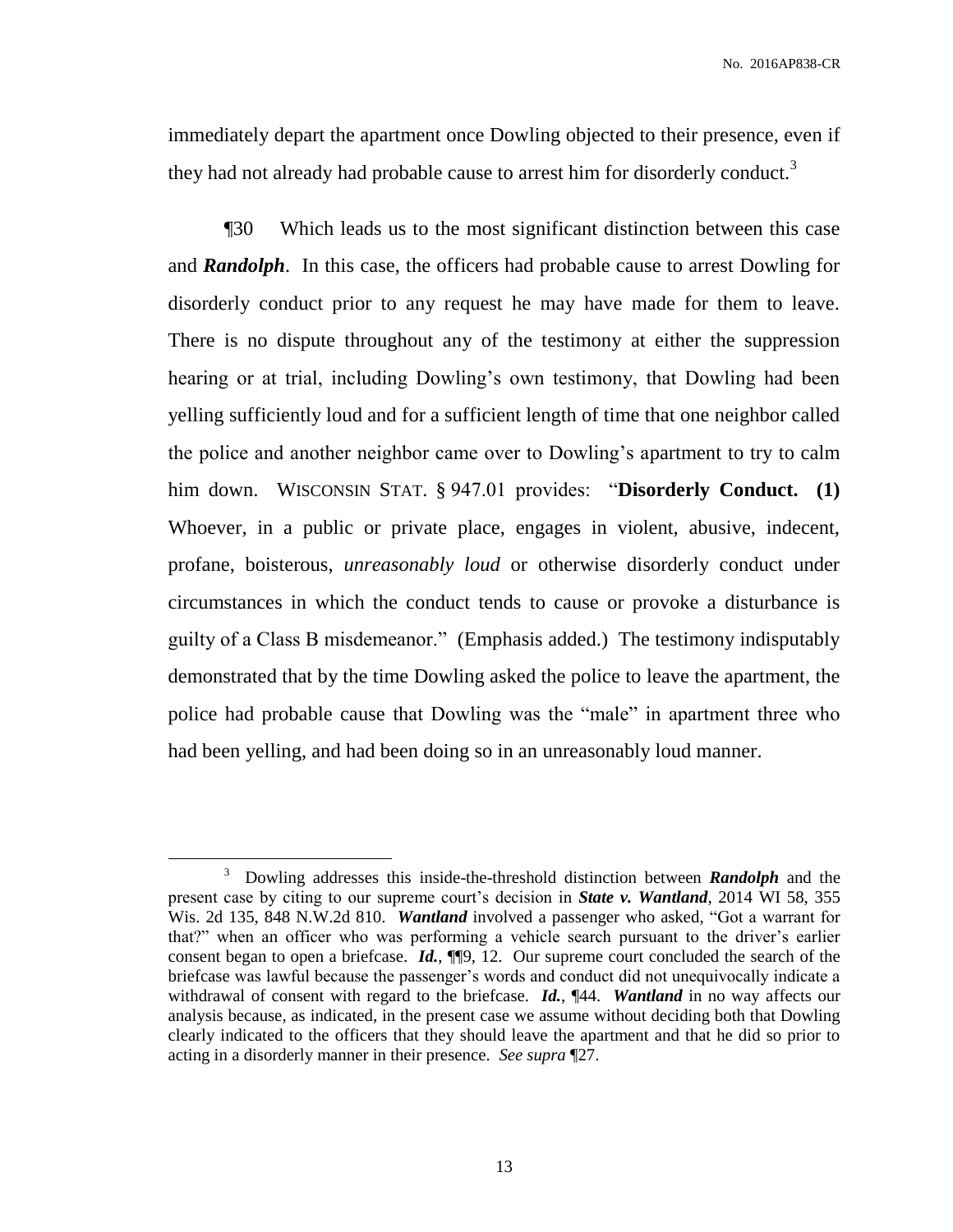¶31 By contrast, in *Randolph*, the searching officers did not possess probable cause to arrest the defendant prior to their entry into Randolph's residence. 4 *See Randolph*, 547 U.S. at 118. This distinction presents a very different constitutional picture in that in this case the officers were lawfully in the apartment and had lawful authority to take Dowling into custody upon their initial encounter with him. *See id.* (stating that when police are "lawfully in the premises, there is no question that they could seize any evidence in plain view or take further action supported by any consequent probable cause" (citation omitted)). Nothing in *Randolph*, or any other legal authority presented by Dowling, clearly indicates that the officers acted in an unconstitutional manner by attempting to momentarily communicate with Dowling, perhaps to decide whether or not they should in fact exercise their discretion to arrest him, instead of foregoing such communication and just immediately arresting him for his earlier disorderly conduct.

¶32 Based upon the foregoing, we conclude Dowling's trial counsel did not perform deficiently in failing to move for suppression on the basis Dowling has suggested postconviction because at the time of the suppression hearing and trial the law was not clear that actions such as those by the officers in this case were unconstitutional. "Although it might have been ideal for counsel to ... assert

 $\overline{a}$ 

<sup>&</sup>lt;sup>4</sup> In *Randolph*, the consenting, estranged wife told the officers her husband used cocaine; the husband denied this and countered that it was his wife who abused drugs and alcohol. *Georgia v. Randolph*, 547 U.S. 103, 107 (2006). The wife added the nondescript comment to the officers that there were "items of drug evidence" in the house. *Id.* Once in the residence, which was after the wife had consented to the search and Randolph had objected to it, an officer found evidence of illegal drugs. *Id.* The *Randolph* Court did not suggest, and we cannot conclude based upon these facts, that the officers in *Randolph* had probable cause to arrest Randolph for a crime at the time they entered the residence**.**